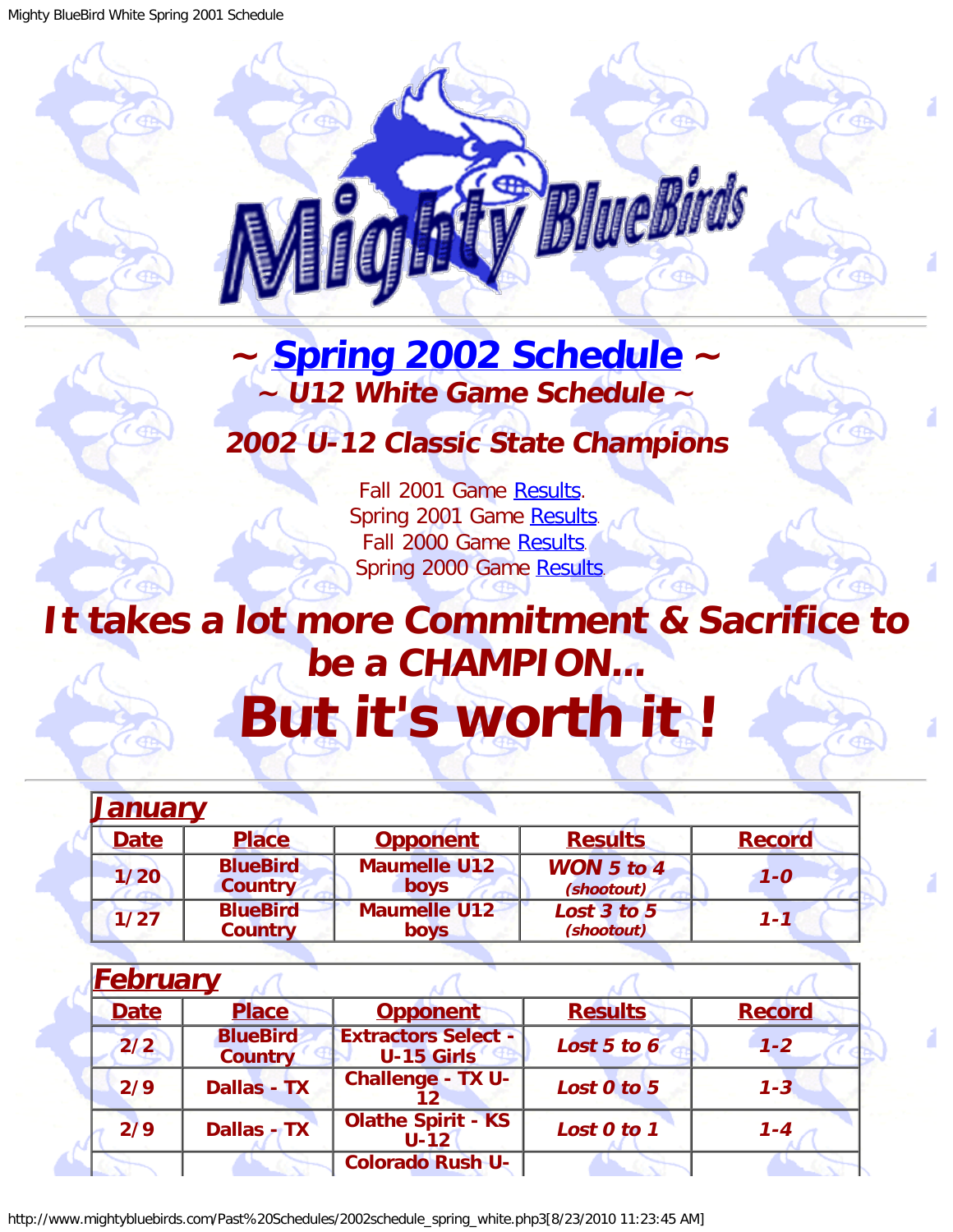| 2/9  | <b>Dallas - TX</b>                | 12                                       | Lost 1 to 2       | $1 - 5$     |
|------|-----------------------------------|------------------------------------------|-------------------|-------------|
| 2/10 | Dallas - TX                       | <b>Albuquerque</b><br><b>United U-12</b> | Lost 0 to 2       | $1 - 6$     |
| 2/10 | <b>Dallas - TX</b>                | <b>Tulsa Hurricanes U-</b><br>12         | WON $3$ to $0$    | $2 - 6$     |
| 2/16 | <b>BlueBird</b><br><b>Country</b> | <b>Memphis Football</b><br>Club U-12     | <b>WON 6 to 0</b> | $3 - 6$     |
| 2/28 | <b>BlueBird</b><br><b>Country</b> | <b>Maumell Boys</b>                      | Tied 2 to 2       | $3 - 1 - 6$ |

| <b>March</b> |                                   |                                                 |                   |               |
|--------------|-----------------------------------|-------------------------------------------------|-------------------|---------------|
| <b>Date</b>  | <b>Place</b>                      | <b>Opponent</b>                                 | <b>Results</b>    | <b>Record</b> |
| 3/7          | <b>BlueBird</b><br><b>Country</b> | <b>Maumell Boys U-12</b>                        | Tied 2 to 2       | $3 - 2 - 6$   |
| 3/9          | Fort Smith,<br>AR.                | Tulsa U-13                                      | Lost 0 to 11      | $3 - 2 - 7$   |
| 3/10         | Fort Smith,<br>AR.                | <b>AR Comets U-13</b>                           | <b>WON 6 to 0</b> | $4 - 2 - 7$   |
| 3/10         | Fort Smith,<br>AR.                | <b>Mighty BlueBirds -</b><br><b>Blue</b>        | WON 4 to $0$      | $5 - 2 - 7$   |
| 3/21         | <b>BlueBird</b><br><b>Country</b> | <b>Extractors Select -</b><br><b>U-15 Girls</b> | WON $2$ to $1$    | $6 - 2 - 7$   |

| pril        |                                   |                                                                               |                |               |
|-------------|-----------------------------------|-------------------------------------------------------------------------------|----------------|---------------|
| <b>Date</b> | <b>Place</b>                      | <b>Opponent</b>                                                               | <b>Results</b> | <b>Record</b> |
| 4/4         | <b>BlueBird</b><br><b>Country</b> | <b>Extractors Select -</b><br>$U-15$                                          | WON $5$ to $3$ | $7 - 2 - 7$   |
| 4/4         | <b>BlueBird</b><br>Country        | <b>LRFC '88 Flames U-</b><br>14                                               | Lost 0 to 1    | $7 - 2 - 8$   |
| 4/12        | Tulsa, OK                         | <b>Thunder Friendship</b><br><b>Cup NOKC</b>                                  | Lost 1 to 2    | $7 - 2 - 9$   |
| 4/12        | Tulsa, OK                         | <b>Thunder Friendship</b><br>Cup<br><b>Legends Red U-12</b>                   | Tied 0 to 0    | $7 - 3 - 9$   |
| 4/13        | Tulsa, OK                         | <b>Thunder Friendship</b><br>Cup<br><b>Kansas United</b><br><b>Ballistics</b> | WON $2$ to $0$ | $8 - 3 - 9$   |
| 4/19        |                                   | St. Louis, MO SuperClubs National<br><b>Wolfpack U-12</b>                     | Lost 2 to 3    | $8 - 3 - 10$  |
| 4/19        |                                   | St. Louis, MO SuperClubs National<br><b>JB Marine Sexton</b>                  | Lost 0 to 3    | $8 - 3 - 11$  |
| 4/29        | <b>BlueBird</b><br>Country        | <b>LRFC '88 Flames</b>                                                        | Lost 0 to 5    | $8 - 3 - 12$  |

| <b>May</b>  |                                   |                            |                |               |
|-------------|-----------------------------------|----------------------------|----------------|---------------|
| <b>Date</b> | <b>Place</b>                      | <b>Opponent</b>            | <b>Results</b> | <b>Record</b> |
| 5/4         | <b>BlueBird</b><br><b>Country</b> | <b>East Texas Spirit</b>   | Lost 1 to 4    | $8 - 3 - 13$  |
| 5/4         | <b>BlueBird</b>                   | <b>Extractors Select -</b> | WON 4 to 1     | $9 - 3 - 13$  |

http://www.mightybluebirds.com/Past%20Schedules/2002schedule\_spring\_white.php3[8/23/2010 11:23:45 AM]